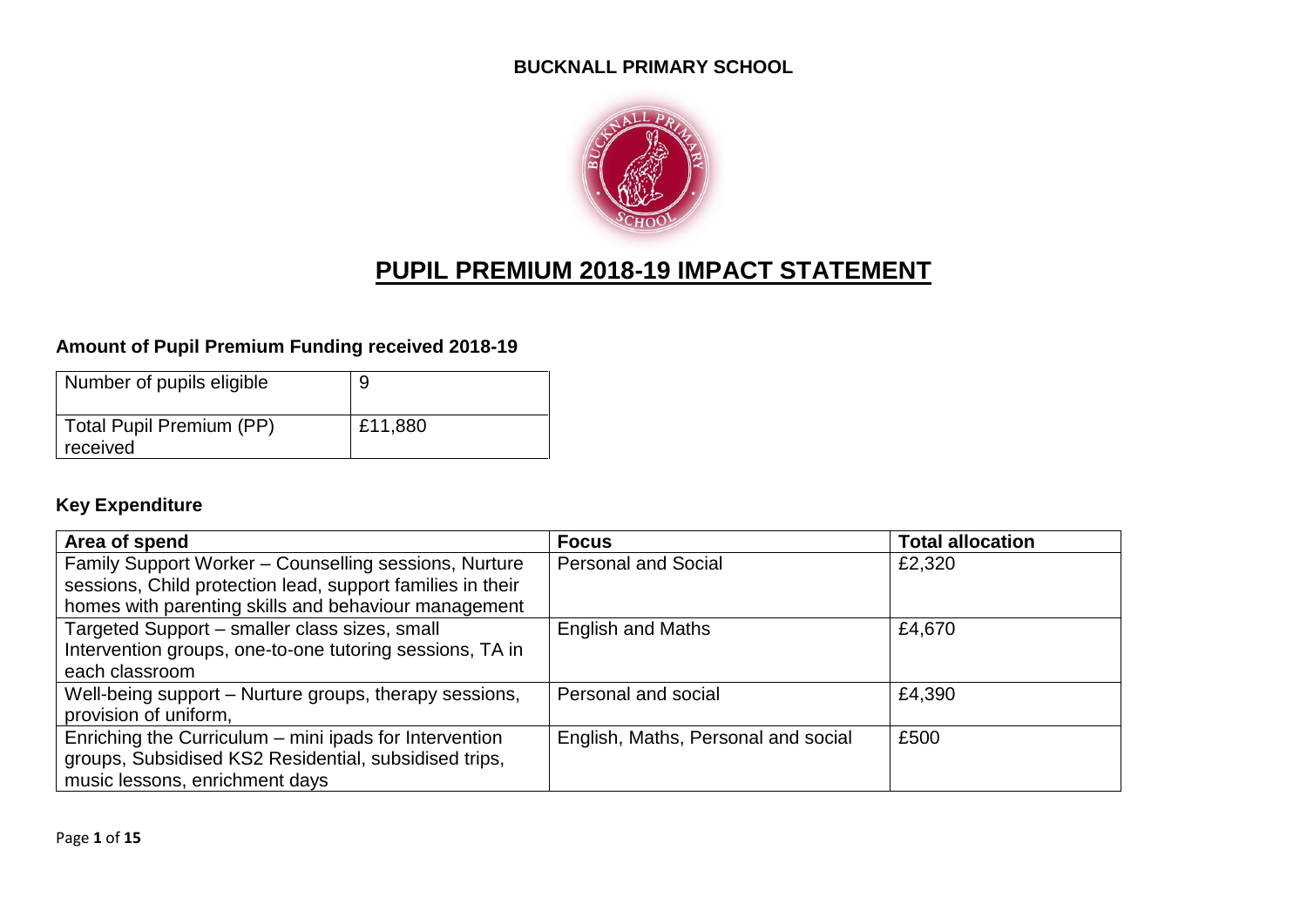#### **Rationale for expenditure**

As identified in the Self-Assessment Form (SEF), accelerated progress is required for PP pupils in three key areas: Reading, Writing and Maths. Allocated staff training funding has been dedicated with particular focus on pupils not on target to achieve AREs in Reading, Writing and Maths through the introduction across the school of 'Maths Mastery' and 'Active English' work schemes. There is also a focus on Y6 attainment with PP tuition time once a week to support PP pupils who are currently not meeting AREs to achieve ARE, or who are meeting AREs to achieve Greater Depth by the end of Year 6.

TA hours have been allocated across all year groups to provide further support to PP pupils with specific reading, writing or maths difficulties. Some PP pupils have been identified as benefiting from receiving resources to support their learning and these have been purchased from the PP budget. Many of the PP pupils' parents/carers are unable to pay for school trips, residentials and music tuition. In order to support their learning in all areas of the curriculum and to build confidence, the school has allocated funding to pay for these additional expenses throughout the academic year.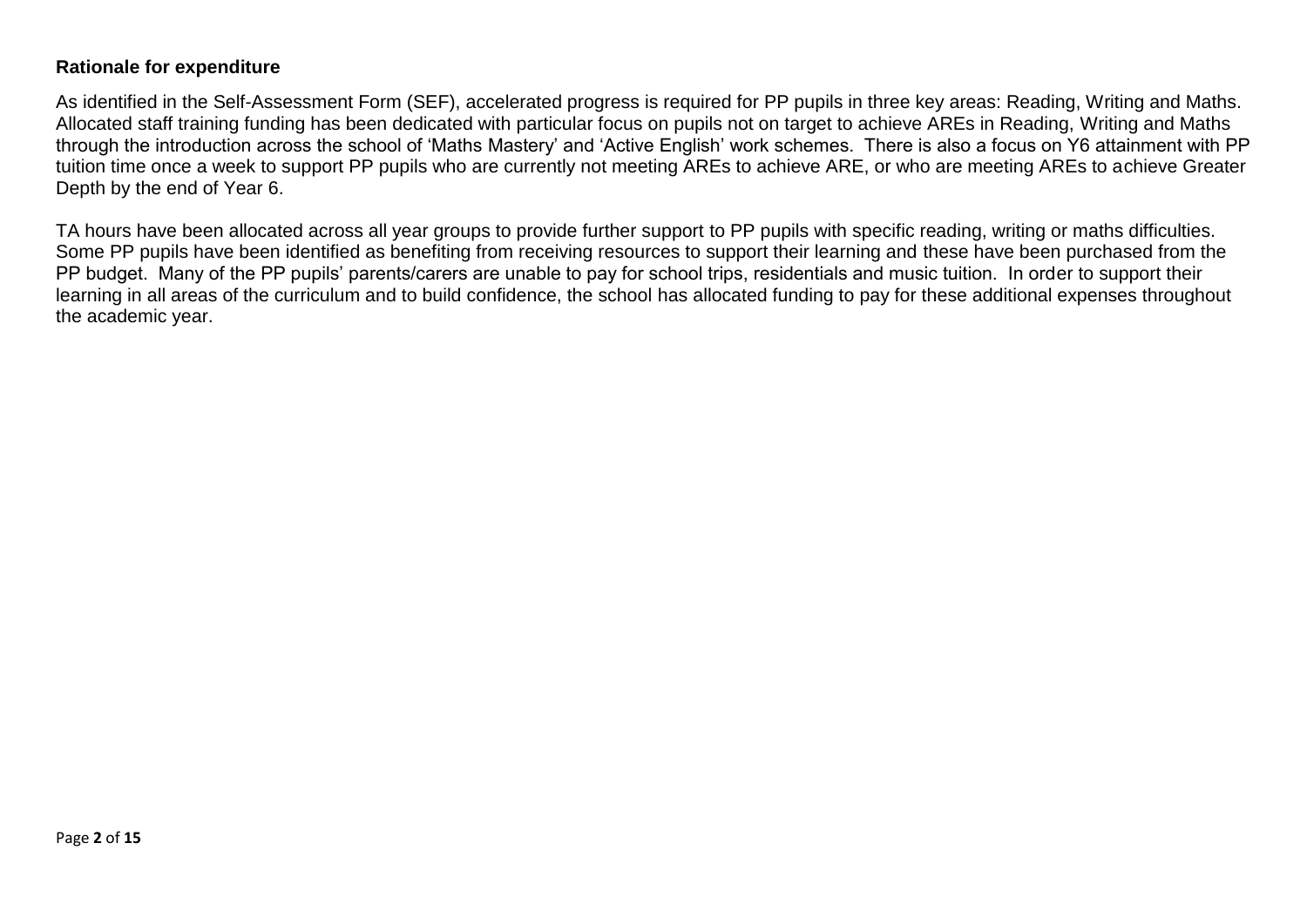### **Attainment: Bucknall Primary School (BPS) against National Y6 SATS (July 2019)**

| <b>READING</b>           | <b>Average Scale Score</b> |                 | % expected |                 | % greater depth |                 |
|--------------------------|----------------------------|-----------------|------------|-----------------|-----------------|-----------------|
|                          | <b>BPS</b>                 | <b>National</b> | <b>BPS</b> | <b>National</b> | <b>BPS</b>      | <b>National</b> |
| All pupils (10)          | 103.6                      | 104             | 90%        | 73%             | $0\%$           | 27%             |
| Disadvantaged (2)        | 104.0                      | 101.9           | 100%       | 61.9%           | $0\%$           | NA              |
| <b>Non-Disadvantaged</b> | 103.5                      | 105.5           | 87.5%      | 78%             | $0\%$           | <b>NA</b>       |
| (8)                      |                            |                 |            |                 |                 |                 |
| School gap               | $+0.5$                     |                 | $+12.5%$   |                 |                 |                 |

| <b>WRITING</b>           | % expected |                 | % greater depth |                 |  |
|--------------------------|------------|-----------------|-----------------|-----------------|--|
|                          | <b>BPS</b> | <b>National</b> | <b>BPS</b>      | <b>National</b> |  |
| All pupils (10)          | 90%        | 78%             | 30%             | 20%             |  |
| Disadvantaged (2)        | 100%       | 67.7%           |                 | <b>NA</b>       |  |
| <b>Non-Disadvantaged</b> | 87.5%      | 83.01%          |                 | <b>NA</b>       |  |
| (8)                      |            |                 |                 |                 |  |
| School gap               | 12.5%      |                 |                 |                 |  |

| <b>MATHS</b>             | <b>Average Scale Score</b> |                 | % expected |                 |            | % greater depth |  |
|--------------------------|----------------------------|-----------------|------------|-----------------|------------|-----------------|--|
|                          | <b>BPS</b>                 | <b>National</b> | <b>BPS</b> | <b>National</b> | <b>BPS</b> | <b>National</b> |  |
| All pupils (10)          | 107.3                      | 105             | 100%       | 79%             | 40%        | 26%             |  |
| Disadvantaged (2)        | 105.0                      | 102.5           | 100%       | 67.2%           |            |                 |  |
| <b>Non-Disadvantaged</b> | 107.9                      | 106.1           | 100%       | 83.6%           |            |                 |  |
| (8)                      |                            |                 |            |                 |            |                 |  |
| School gap               | $-2.9$                     |                 | Nil        |                 |            |                 |  |

| <b>READING, WRITING &amp; MATHS</b> | % expected |                 | % greater depth |                 |  |
|-------------------------------------|------------|-----------------|-----------------|-----------------|--|
| <b>COMBINED</b>                     | <b>BPS</b> | <b>National</b> | <b>BPS</b>      | <b>National</b> |  |
| All pupils (2)                      | 90.0%      | 65%             | $0\%$           | 11%             |  |
| Disadvantaged (8)                   | 100%       | 51.2%           | 0%              | $4.7\%$         |  |

Page **3** of **15**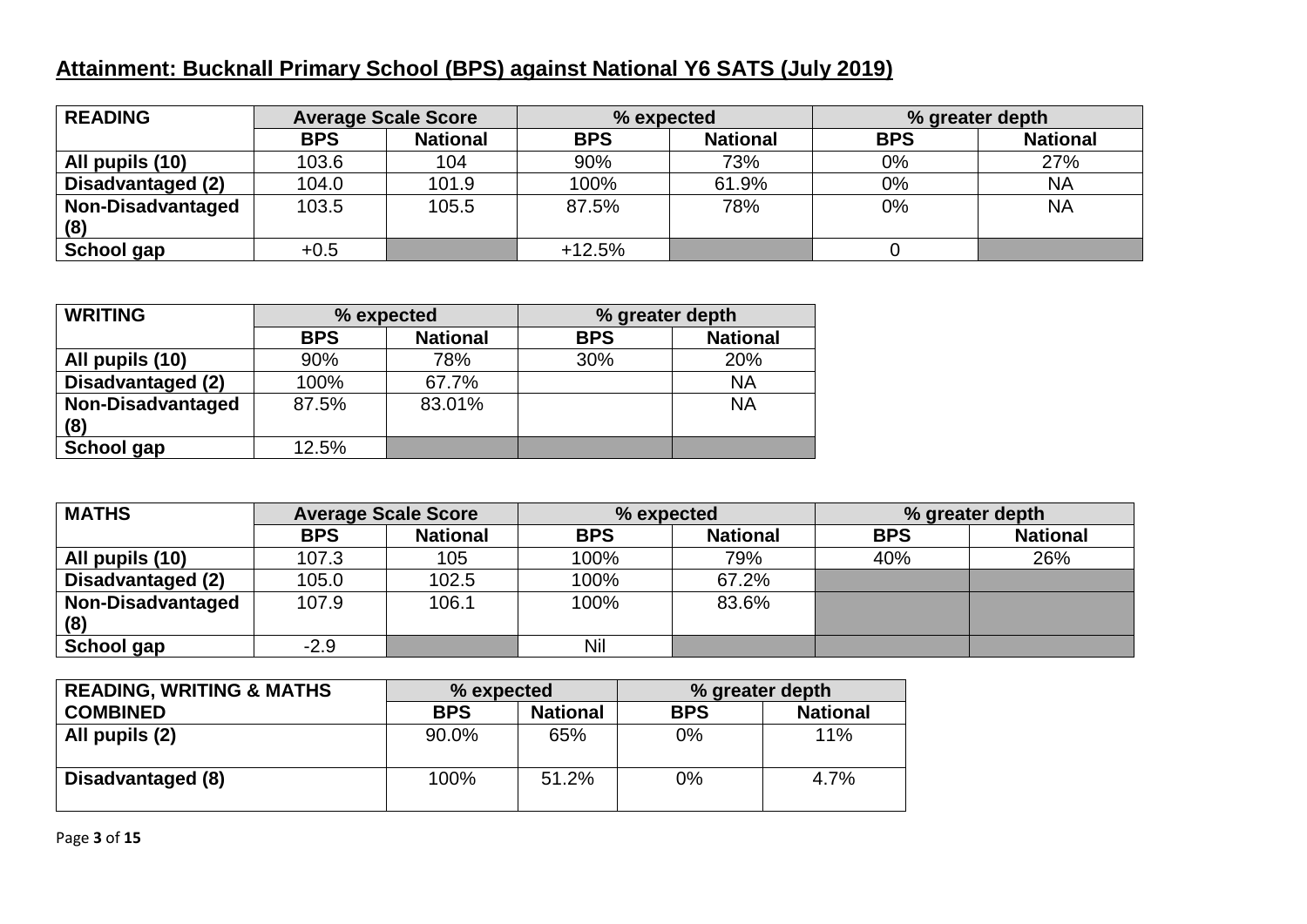| <b>Non-Disadvantaged ()</b> | 51.2%  | 70.7% | 0% | 13% |
|-----------------------------|--------|-------|----|-----|
| School gap                  | +48.8% |       |    |     |

| <b>SPAGS</b>          |            | <b>Average Scale Score</b> |            | % expected      |            | % greater depth |  |
|-----------------------|------------|----------------------------|------------|-----------------|------------|-----------------|--|
|                       | <b>BPS</b> | <b>National</b>            | <b>BPS</b> | <b>National</b> | <b>BPS</b> | <b>National</b> |  |
| All pupils (10)       | 106.5      | 106                        | 80%        | 78%             | 40%        | 35.7%           |  |
| Disadvantaged (2)     | 106.5      | 103.8                      | 100%       | 67.2%           |            |                 |  |
| Non-Disadvantaged (8) | 110.5      | 107.4                      | 75%        | 82.6%           |            |                 |  |
| School gap            | $-4.0$     |                            | $+25%$     |                 |            |                 |  |

# **Progress at KS2 – May 2019**

| <b>Progress</b>       | <b>Reading</b> | Writing | <b>Maths</b> |
|-----------------------|----------------|---------|--------------|
| All pupils (10)       | 1.42           | 4.07    | 4.49         |
| Disadvantaged (2)     | 1.83           | 7.59    | 2.43         |
| Non-Disadvantaged (8) | 1.32           | 3.19    | 5.0          |
| School gap            | $+0.51$        | $+4.40$ | $-2.57$      |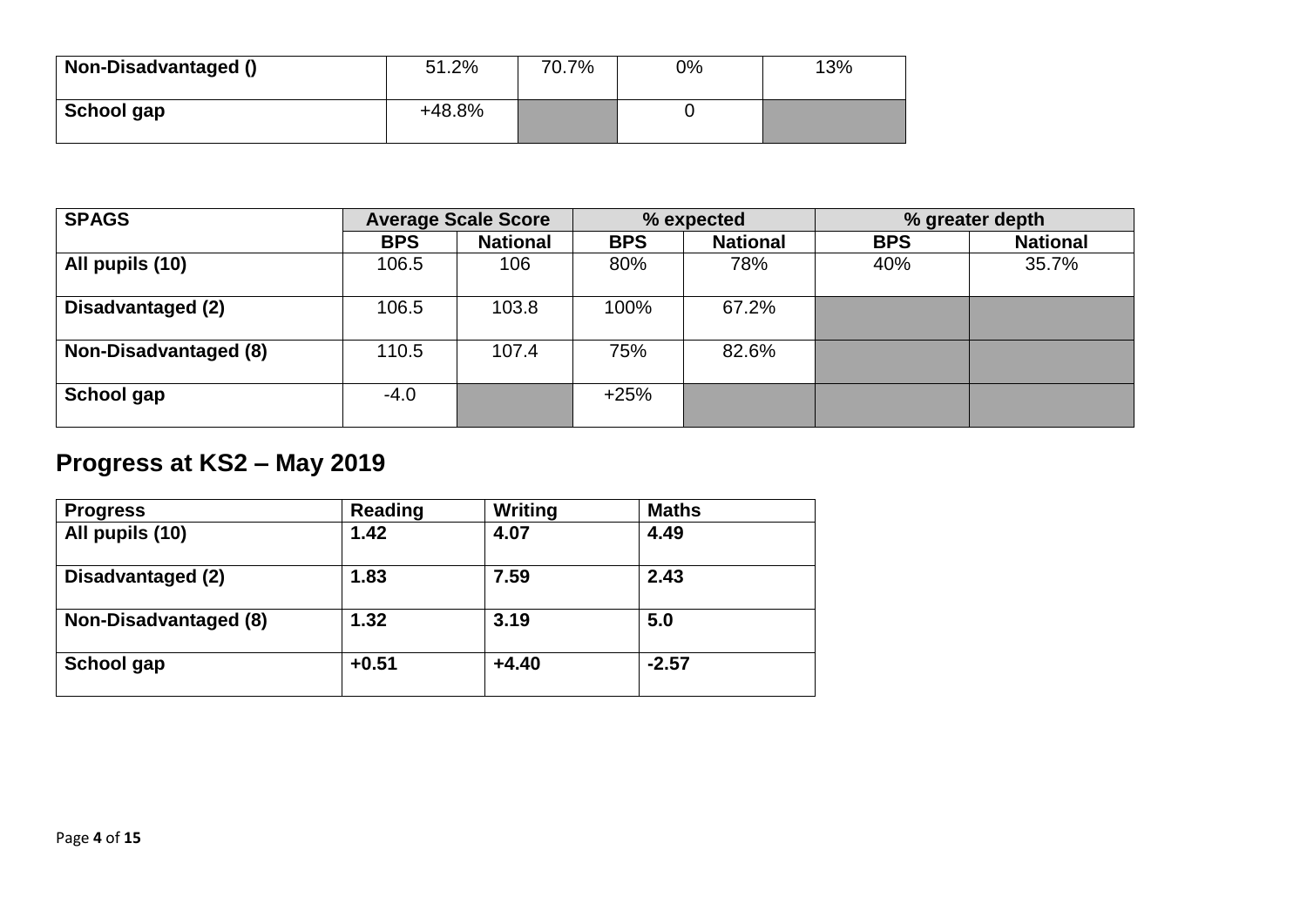# **Years Reception, 1, 2, 3, 4 & 5 pupil attainment – teacher assessment (July 2019)**

### **Reception**

|                      | <b>READING</b> |                    | <b>WRITING</b> |                    | <b>MATHS</b>  |                    |
|----------------------|----------------|--------------------|----------------|--------------------|---------------|--------------------|
|                      | % at expected  | % at greater depth | % at expected  | % at greater depth | % at expected | % at greater depth |
| All pupils (3)       | 67%            | $0\%$              | 67%            | 0%                 | 67%           | 0%                 |
| <b>Disadvantaged</b> | 50%            | $0\%$              | 50%            | 0%                 | 50%           | $0\%$              |
| $(2)$ of which 1 is  |                |                    |                |                    |               |                    |
| <b>SEN</b>           |                |                    |                |                    |               |                    |
| <b>Non</b>           | 100%           | 0%                 | 100%           | 0%                 | 100%          | $0\%$              |
| disadvantaged        |                |                    |                |                    |               |                    |
|                      |                |                    |                |                    |               |                    |
| In-school gap        | $-50%$         | Nil                | $-50%$         | Nil                | $-50%$        | Nil                |

### **Year 1**

|                      | <b>READING</b> |                    |               | <b>WRITING</b>     | <b>MATHS</b>  |                    |
|----------------------|----------------|--------------------|---------------|--------------------|---------------|--------------------|
|                      | % at expected  | % at greater depth | % at expected | % at greater depth | % at expected | % at greater depth |
| All pupils (8)       | 75%            | 37.5%              | 37.5%         | 37.5%              | 62.5%         | 37.5%              |
| <b>Disadvantaged</b> | 100%           | 100%               | 100%          | 100%               | 100%          | 100%               |
| $(1)$ no SEN         |                |                    |               |                    |               |                    |
| <b>Non</b>           | 71.4%          | 28.6%              | 28.6%         | 28.6%              | 57.1%         | 28.6%              |
| disadvantaged        |                |                    |               |                    |               |                    |
| (7)                  |                |                    |               |                    |               |                    |
| In-school gap        | $+28.6%$       | +71.4%             | $+71.4%$      | $+71.4%$           | +42.9%        | $+71.4%$           |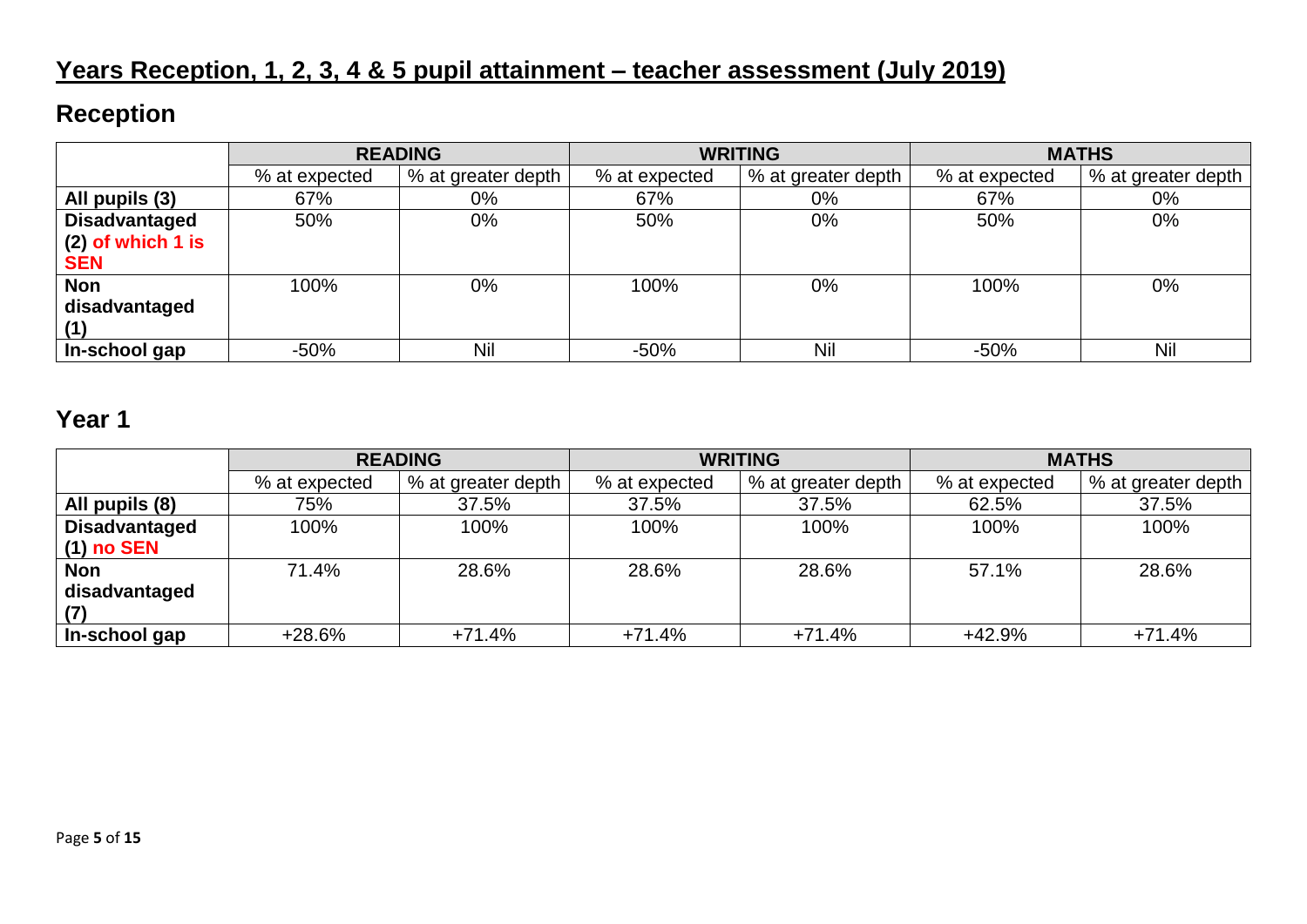## **Year 2**

|                      | <b>READING</b> |                    |               | <b>WRITING</b>     | <b>MATHS</b>  |                    |
|----------------------|----------------|--------------------|---------------|--------------------|---------------|--------------------|
|                      | % at expected  | % at greater depth | % at expected | % at greater depth | % at expected | % at greater depth |
| All pupils (6)       | 66.6%          | 33.3%              | 50%           | 33.3%              | 50%           | 16.7%              |
| <b>Disadvantaged</b> | 75%            | 25%                | 50%           | 25%                | 50%           | 25%                |
| (2) of which 3 are   |                |                    |               |                    |               |                    |
| <b>SEN</b>           |                |                    |               |                    |               |                    |
| Non                  | 50%            | 50%                | 50%           | 50%                | 50%           | 0%                 |
| disadvantaged        |                |                    |               |                    |               |                    |
| (4)                  |                |                    |               |                    |               |                    |
| In-school gap        | $+25%$         | $-25%$             | Nil           | $-25%$             | Nil           | $+25%$             |

## **Year 3**

|                      | <b>READING</b> |                    | <b>WRITING</b> |                    | <b>MATHS</b>  |                    |
|----------------------|----------------|--------------------|----------------|--------------------|---------------|--------------------|
|                      | % at expected  | % at greater depth | % at expected  | % at greater depth | % at expected | % at greater depth |
| All pupils (6)       | 83.3%          | 16.7%              | 66.6%          | 16.7%              | 66.6%         | 50%                |
| <b>Disadvantaged</b> | NA             | <b>NA</b>          | <b>NA</b>      | <b>NA</b>          | <b>NA</b>     | <b>NA</b>          |
| $(0)$ no SEN         |                |                    |                |                    |               |                    |
| <b>Non</b>           | 83.3%          | 16.7%              | 66.6%          | 16.7%              | 66.6%         | 50%                |
| disadvantaged        |                |                    |                |                    |               |                    |
| (6)                  |                |                    |                |                    |               |                    |
| In-school gap        | <b>NA</b>      | <b>NA</b>          | <b>NA</b>      | <b>NA</b>          | <b>NA</b>     | <b>NA</b>          |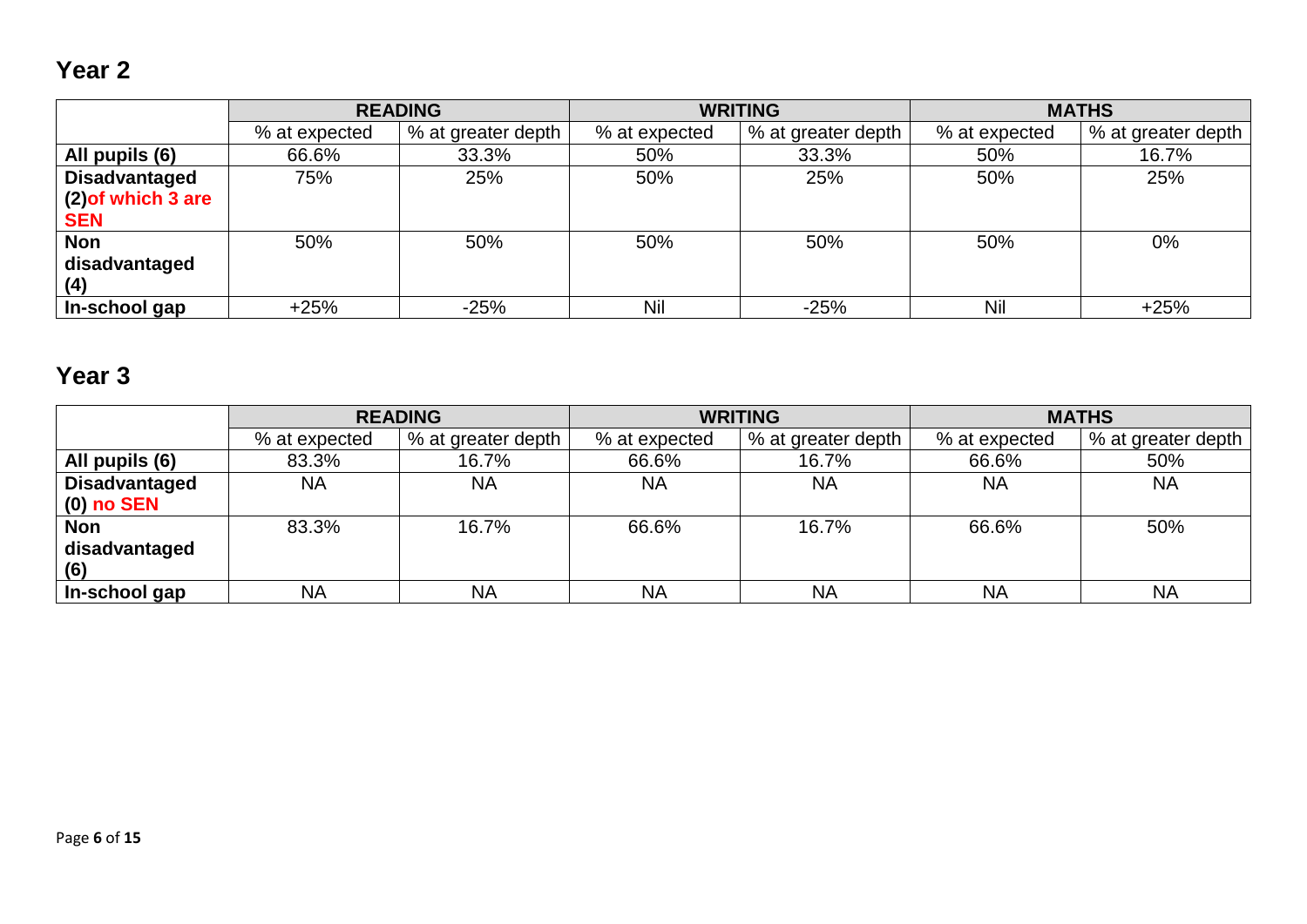## **Year 4**

|                      |               | <b>READING</b>     |               | <b>WRITING</b>     |               | <b>MATHS</b>       |
|----------------------|---------------|--------------------|---------------|--------------------|---------------|--------------------|
|                      | % at expected | % at greater depth | % at expected | % at greater depth | % at expected | % at greater depth |
| All pupils (8)       | 87.5%         | $0\%$              | 62.5%         | 0%                 | 75%           | $0\%$              |
| <b>Disadvantaged</b> | 0%            | $0\%$              | $0\%$         | $0\%$              | $0\%$         | 0%                 |
| $(1)$ of which 1 is  |               |                    |               |                    |               |                    |
| <b>SEN</b>           |               |                    |               |                    |               |                    |
| <b>Non</b>           | 100%          | $0\%$              | 71.4%         | $0\%$              | 85.7%         |                    |
| disadvantaged        |               |                    |               |                    |               |                    |
| (7)                  |               |                    |               |                    |               |                    |
| In-school gap        | $+100%$       | Nil                | $-71.4%$      | Nil                | $+85.7%$      | Nil                |

# **Year 5**

|                      |               | <b>READING</b>     |               | <b>WRITING</b>     |               | <b>MATHS</b>       |
|----------------------|---------------|--------------------|---------------|--------------------|---------------|--------------------|
|                      | % at expected | % at greater depth | % at expected | % at greater depth | % at expected | % at greater depth |
| All pupils (3)       | 66.6%         | 33.3%              | 66.6%         | 33.3%              | 100%          | 66.7%              |
| <b>Disadvantaged</b> | <b>NA</b>     | <b>NA</b>          | <b>NA</b>     | NA                 | <b>NA</b>     | <b>NA</b>          |
| $\mid$ (0)no SEN     |               |                    |               |                    |               |                    |
| Non                  | 66.6%         | 33.3%              | 66.6%         | 33.3%              | 100%          | 100%               |
| disadvantaged        |               |                    |               |                    |               |                    |
| (3)                  |               |                    |               |                    |               |                    |
| In-school gap        | <b>NA</b>     | <b>NA</b>          | <b>NA</b>     | <b>NA</b>          | <b>NA</b>     | <b>NA</b>          |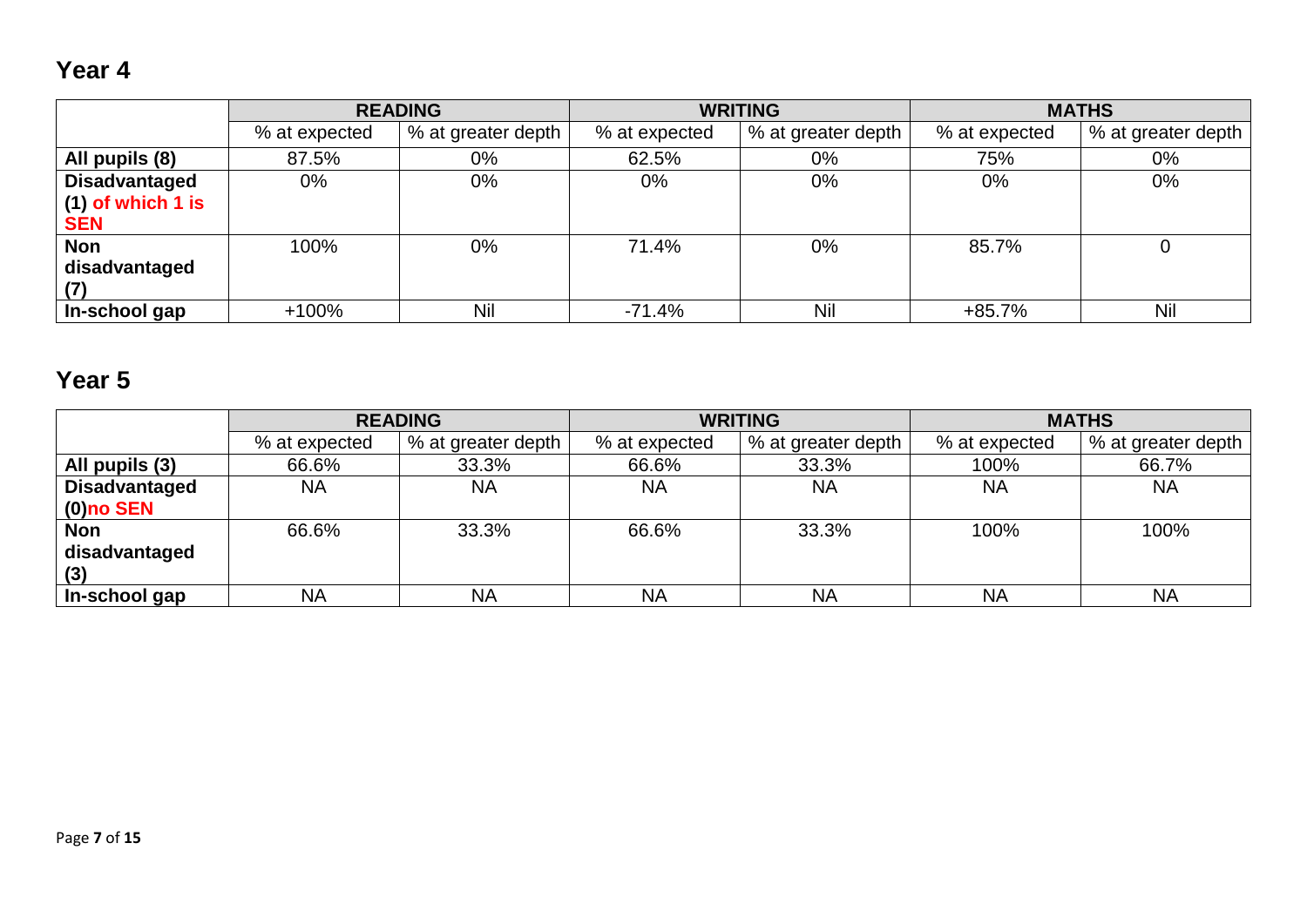### **Bucknall Primary School's Effective Ways to support disadvantaged pupils' achievement 2018-19**

Research undertaken by NFER has identified 7 building blocks that are common in schools which are more successful in raising disadvantaged pupils attainment. Below outlines our approach at Bucknall Primary School:

**1. Whole-school ethos of attainment for all:** Schools have an ethos of high attainment for all pupils and avoid stereotyping disadvantaged pupils as all facing similar barriers or having less potential to succeed.

| <b>Action</b>                                                         | <b>Intended outcomes</b>                                                                                                                                                                                                                                                                                                                                                                                                                                                                                                                                                                                                                                                                                                                                          | <b>Impact</b>                                                                                                                                                                                                                                                                                                                                                                                                                                                                                                                                                                                                                               |
|-----------------------------------------------------------------------|-------------------------------------------------------------------------------------------------------------------------------------------------------------------------------------------------------------------------------------------------------------------------------------------------------------------------------------------------------------------------------------------------------------------------------------------------------------------------------------------------------------------------------------------------------------------------------------------------------------------------------------------------------------------------------------------------------------------------------------------------------------------|---------------------------------------------------------------------------------------------------------------------------------------------------------------------------------------------------------------------------------------------------------------------------------------------------------------------------------------------------------------------------------------------------------------------------------------------------------------------------------------------------------------------------------------------------------------------------------------------------------------------------------------------|
| <b>Targeted support</b>                                               | Improved learning outcomes in reading, writing and Maths<br>(meeting end of year age-related objectives)<br>Improved confidence for pupils in specified areas<br>Learning tasks tailored to specific needs of pupils - closing<br>gaps in understanding<br>Consolidation of learning completed in classes – time for<br>practice and application of skills<br>Pre-teaching to prepare pupils for future learning in order to<br>build confidence and give higher level stating points to<br>learning. Pre-teaching to include pre-reading of texts in<br>English, research in writing units, key vocabulary, concepts<br>in SPAGs and Maths calculation strategies and<br>terminology.<br>Pupils have time to complete homework tasks in unable to<br>do at home. | Pupils receiving PP targeted support have<br>improved learning outcomes - teachers<br>report that pupils are more able to tackle<br>work within the classroom as a result of pre-<br>teaching and consolidation work<br>Confidence within these pupils has grown<br>which can be seen in the work produced in<br>a variety of lessons<br>Good communication between teachers and<br>TAs to ensure the Support sessions feed<br>into the learning taking place in class -<br>evidence in books shows this.<br>Homework break-times proved popular with<br>regular children attending to complete year<br>group homework with support from TA |
| One-to-one tutoring<br>sessions                                       | Improved learning outcomes in reading, writing and Maths<br>(meeting end of year age-related objectives)<br>Pupils gain in confidence with key concepts<br>Pupils feel equipped to tackle higher-level work                                                                                                                                                                                                                                                                                                                                                                                                                                                                                                                                                       | Confidence increased within pupils and<br>pupils were able to use their skills to answer<br>and tackle higher-level work.                                                                                                                                                                                                                                                                                                                                                                                                                                                                                                                   |
| Introduction of<br>'Maths Mastery'<br>and 'Active<br>English' schemes | Improved learning outcomes in reading, writing and Maths<br>(meeting end of year age-related objectives)<br>Pupils gain in confidence with key concepts                                                                                                                                                                                                                                                                                                                                                                                                                                                                                                                                                                                                           | Confidence increased within pupils and<br>pupils were able to use their skills to answer<br>and tackle higher-level work.                                                                                                                                                                                                                                                                                                                                                                                                                                                                                                                   |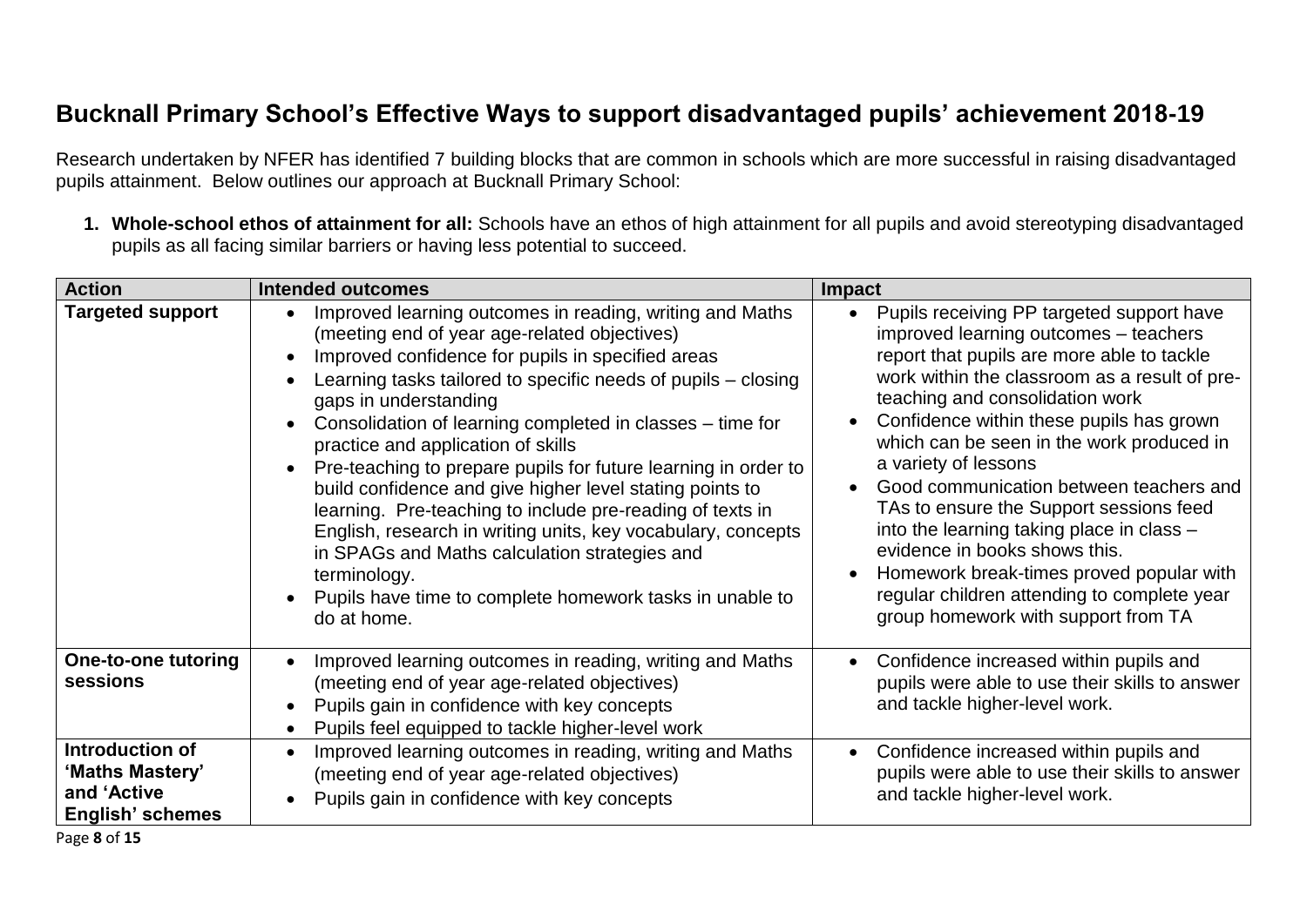| • Pupils feel equipped to tackle higher-level work<br>• Concrete resources to support all children<br>• Pupils demonstrating greater reasoning and understanding<br>working at greater depth<br>Increasing the percentage of children achieving beyond.<br>Specific reading skills being targeted<br>• Pupils inspired to read and write<br>• Reading is being applied to their writing | Teachers and TAs have a greater<br>knowledge of Mastery techniques to help<br>support learning – evidence of this can be<br>seen in pupils' books and on year group<br>planning.<br>• Pupils' resilience in problem solving has<br>increased due to embedded Mastery.<br>• Pupils' enjoyment in reading has increased<br>because of the meaningful links that have<br>been made between reading and writing. |
|-----------------------------------------------------------------------------------------------------------------------------------------------------------------------------------------------------------------------------------------------------------------------------------------------------------------------------------------------------------------------------------------|--------------------------------------------------------------------------------------------------------------------------------------------------------------------------------------------------------------------------------------------------------------------------------------------------------------------------------------------------------------------------------------------------------------|
|-----------------------------------------------------------------------------------------------------------------------------------------------------------------------------------------------------------------------------------------------------------------------------------------------------------------------------------------------------------------------------------------|--------------------------------------------------------------------------------------------------------------------------------------------------------------------------------------------------------------------------------------------------------------------------------------------------------------------------------------------------------------------------------------------------------------|

**2. Addressing behaviour and attendance** – Schools ensure effective behaviour strategies are in place, respond quickly to poor attendance and provide strong social and emotional support, including working with families.

| <b>Action</b>                                                       | <b>Intended outcomes</b>                                                                                                                                                        | Impact                                                                                                                                                                                                                                                                                                                                                                                                                                                                                                                                                                                          |
|---------------------------------------------------------------------|---------------------------------------------------------------------------------------------------------------------------------------------------------------------------------|-------------------------------------------------------------------------------------------------------------------------------------------------------------------------------------------------------------------------------------------------------------------------------------------------------------------------------------------------------------------------------------------------------------------------------------------------------------------------------------------------------------------------------------------------------------------------------------------------|
| <b>Family Support</b><br>Worker<br>And Well-Being<br><b>Support</b> | Safeguarding Lead (TAC lead)<br>Providing Nurture activities, including counselling sessions<br>Providing support to families with parenting skills and<br>behaviour management | Safeguarding pupils<br><b>Improved Social and Emotional Mental</b><br>Health in pupils and families<br>Children are more focused and engaged on<br>school work<br>Improving pupils' self-esteem and<br>confidence<br>Better relationships between pupils, their<br>families, other children and staff<br>Happier and more secure pupils<br>Confident and happy family environments<br>with better parenting<br>Parents engaging and communicating with<br>school<br>Better attendance leading to better<br>attainment as more of the curriculum is<br>covered whilst they are present in school |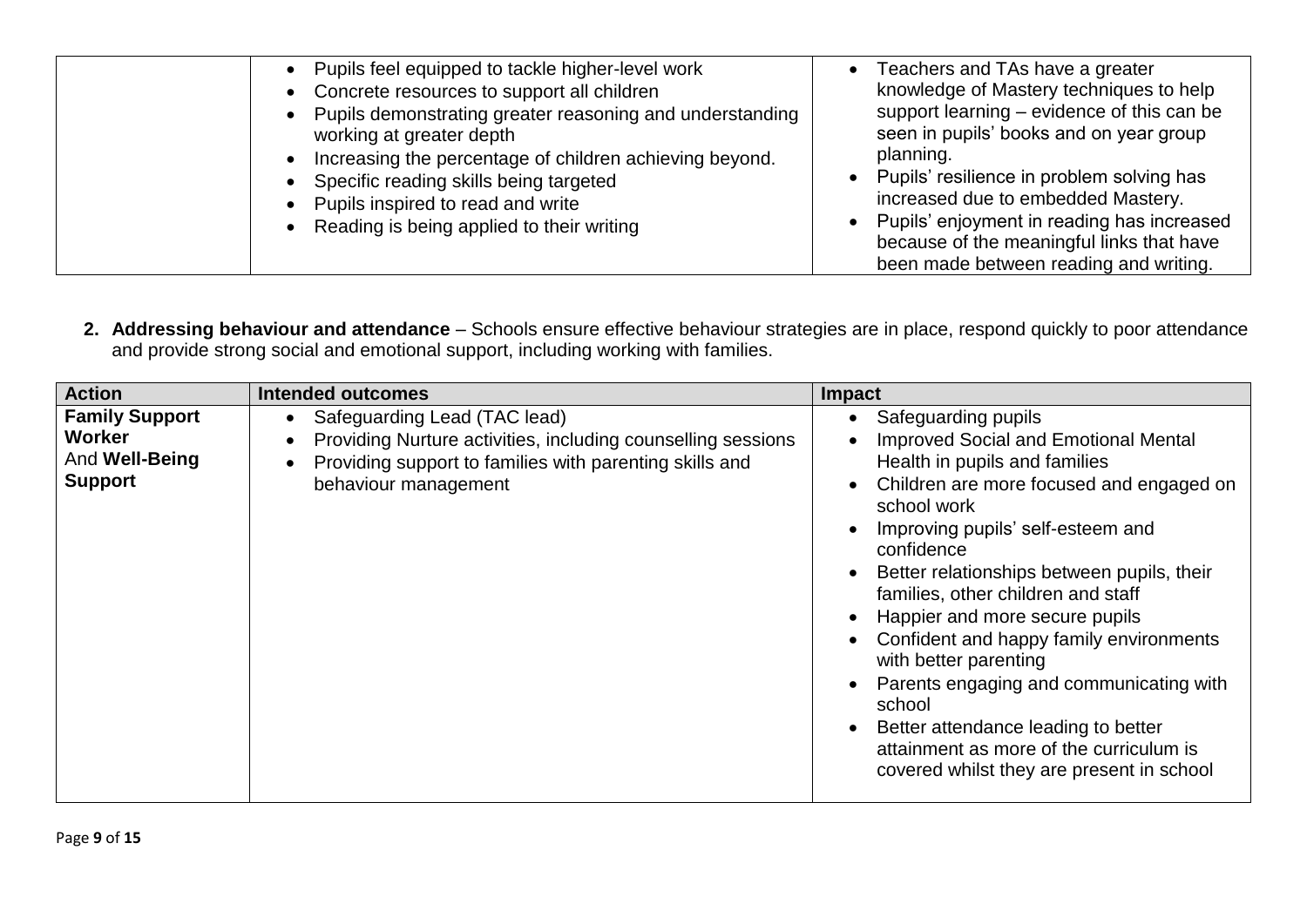| <b>Embedding Core</b><br>Values across the<br>school                               | Defined expectations for all children within the school<br>$\bullet$<br>They are used to celebrate success<br>Used to support learning<br>Used to support how children learn | Children are able to talk about the Values<br>within their lessons and can identify suitable<br>Values to support their learning in individual<br>lessons<br>Children strive to show these Values around<br>the school and are nominated for Values<br>Awards in Achievement Assembly – this in<br>turn increases their confidence and<br>enjoyment for learning |
|------------------------------------------------------------------------------------|------------------------------------------------------------------------------------------------------------------------------------------------------------------------------|------------------------------------------------------------------------------------------------------------------------------------------------------------------------------------------------------------------------------------------------------------------------------------------------------------------------------------------------------------------|
| House Points -<br>whole school reward<br>system based on the<br><b>Core Values</b> | Pupils demonstrating core values in all lessons<br>Positive behaviour in class towards learning<br>$\bullet$                                                                 | Behaviour is good across all classes<br>A consistent whole school approach<br>ensures all children are following the same<br>Core Values and are rewarded for showing<br>these, thus increasing their confidence.                                                                                                                                                |

**3. High quality teaching for all:** Schools emphasise 'quality teaching first'; and provide consistently high standards by setting expectations, monitoring performance and sharing best practice.

| <b>Action</b>                                                                    | <b>Intended outcomes</b>                                                                                                                                                                                                                                                                                                        | <b>Impact</b>                                                                                                                                                                                                                                                                                               |
|----------------------------------------------------------------------------------|---------------------------------------------------------------------------------------------------------------------------------------------------------------------------------------------------------------------------------------------------------------------------------------------------------------------------------|-------------------------------------------------------------------------------------------------------------------------------------------------------------------------------------------------------------------------------------------------------------------------------------------------------------|
| Setting aspirational<br>targets for specific<br>groups of pupils<br>based on ARE | Teachers ensure tasks set allow for pupils at achieve ARE.<br>Teachers are aware of specific groups of pupils in their<br>$\bullet$<br>classes and their starting points (especially disadvantaged)<br>and plan tasks to allow these pupils to achieve.<br>A greater proportion of pupils achieve ARE by the end of<br>the year | The data shows that in most subjects<br>across all year groups, the gap is narrowing<br>between progress of disadvantaged pupils<br>and non-disadvantaged pupils<br>Teachers feel confident when discussing<br>the progress of these pupils and the<br>provisions in place to help these pupils<br>achieve. |
| <b>Intervention Groups</b>                                                       | Targeted use of support staff                                                                                                                                                                                                                                                                                                   | Teachers are better equipped at grouping<br>pupils based on attainment and progress<br>and will set work appropriate to the needs of<br>the pupils.                                                                                                                                                         |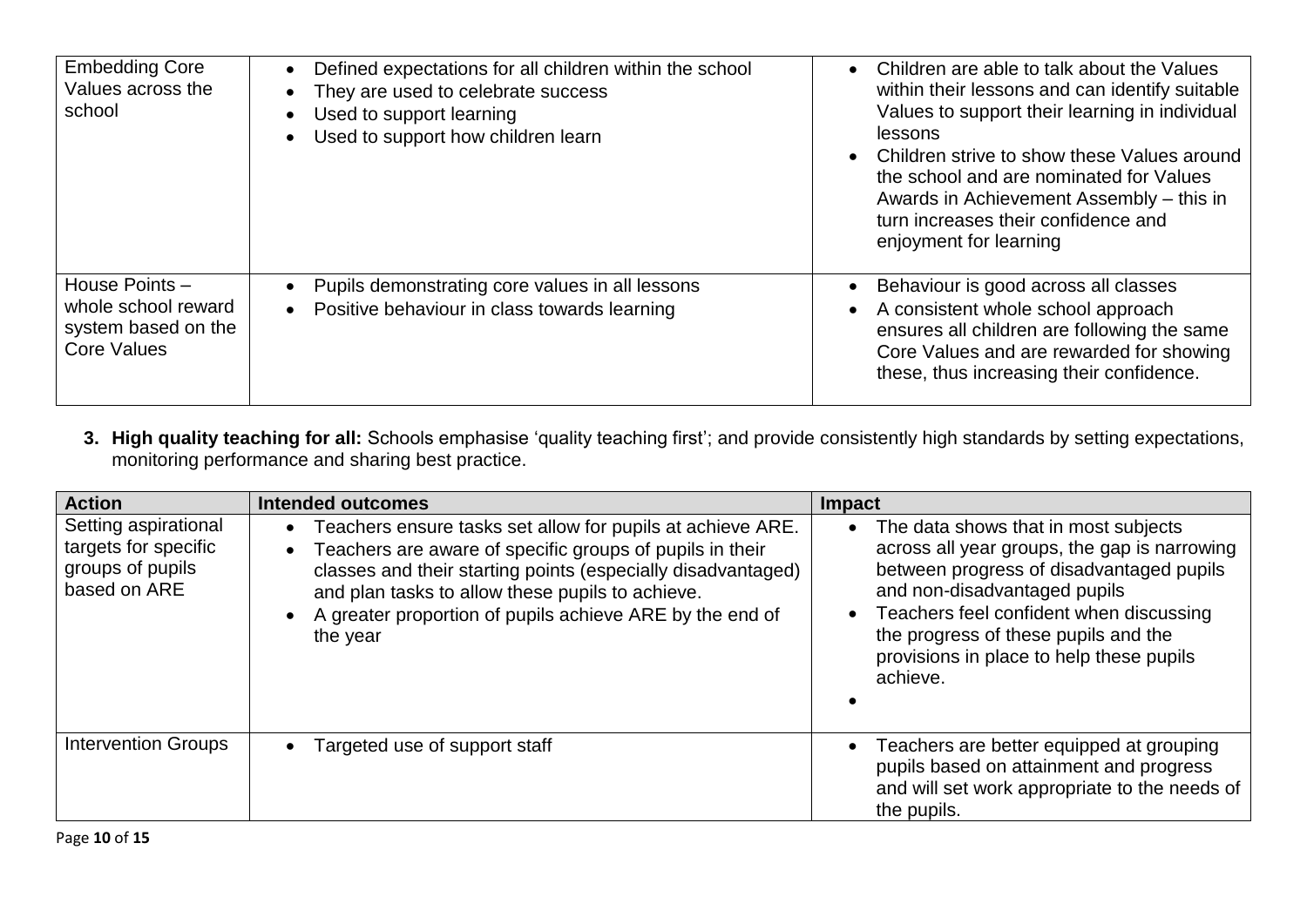|                      |                                                                                                                                                                                              | Intervention Groups allow for<br>misconceptions to be addressed straight<br>away, whilst allowing higher achieving<br>children to tackle work of a greater<br>challenge.<br>Support staff are aware of their roles within<br>the class and how best to support pupils<br>within these groups.                                                                                                 |
|----------------------|----------------------------------------------------------------------------------------------------------------------------------------------------------------------------------------------|-----------------------------------------------------------------------------------------------------------------------------------------------------------------------------------------------------------------------------------------------------------------------------------------------------------------------------------------------------------------------------------------------|
| <b>Maths Mastery</b> | Concrete resources to support all children<br>Pupils demonstrating greater reasoning and understanding<br>working at greater depth<br>Increasing the percentage of children achieving beyond | Teachers and Support staff have a greater<br>knowledge of how to use Mastery to help<br>support learning – evidence of this can be<br>seen in pupils books, on year group<br>planning and in attainment/progress data<br>Pupil's confidence with Maths has increased<br>due to embedded Mastery techniques<br>Pupil's resilience in Maths has increased<br>due to embedded Mastery techniques |

**4. Meeting individual learning needs:** Staff identify each pupil's challenges and interests. They seek the best strategies to help each pupil make the next step in his or her learning. Schools provide individual support for specific learning needs and group support for pupils with similar needs.

| <b>Action</b>              | Intended outcomes                                                                                                                                          | <b>Impact</b>                                                                                                                                                                                                                                                                                                                   |
|----------------------------|------------------------------------------------------------------------------------------------------------------------------------------------------------|---------------------------------------------------------------------------------------------------------------------------------------------------------------------------------------------------------------------------------------------------------------------------------------------------------------------------------|
| <b>Intervention Groups</b> | Targeted use of support staff<br>Misconceptions being addressed quickly<br>Progress being made quickly<br>Children catching up and keeping up<br>$\bullet$ | Teachers are better equipped at grouping<br>pupils based on attainment and progress<br>and will set work appropriate to the needs of<br>the pupils.<br>Intervention Groups allow for<br>misconceptions to be addressed straight<br>away, whilst allowing higher achieving<br>children to tackle work of a greater<br>challenge. |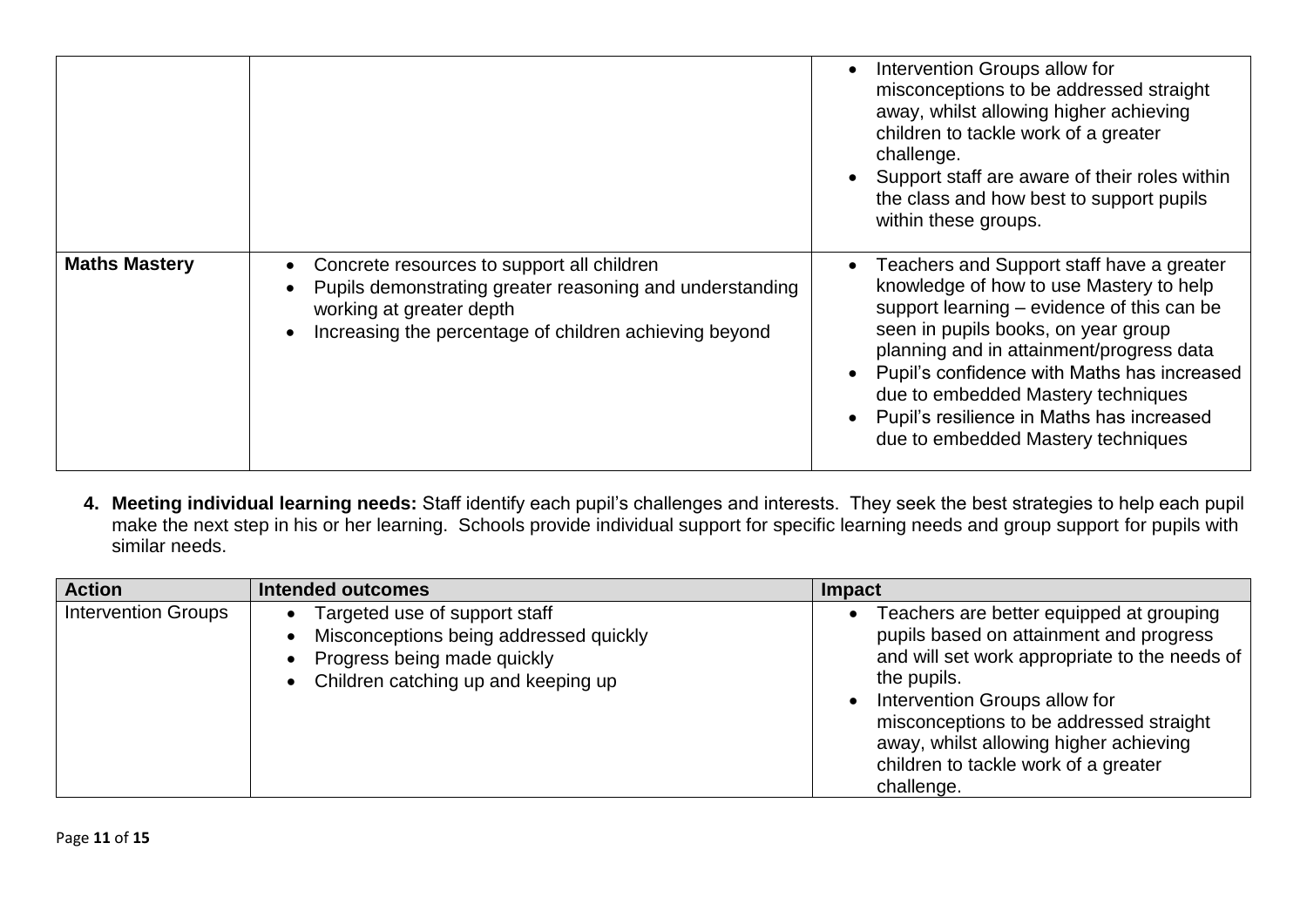|                                                                        |                                                                                                                                                                                                                                                                                                                                                                                | Support staff are aware of their roles within<br>$\bullet$<br>the class and how best to support pupils<br>within these groups.<br>Classroom staff aware of the pupils needing<br>extra support - support given during<br>focussed sessions and within lessons to<br>address misconceptions and ensure<br>children are 'keeping up' with the curriculum<br>and expectations for the year group. |
|------------------------------------------------------------------------|--------------------------------------------------------------------------------------------------------------------------------------------------------------------------------------------------------------------------------------------------------------------------------------------------------------------------------------------------------------------------------|------------------------------------------------------------------------------------------------------------------------------------------------------------------------------------------------------------------------------------------------------------------------------------------------------------------------------------------------------------------------------------------------|
| One-to-one tutoring<br>sessions                                        | Improved learning outcomes in reading, writing and Maths<br>(meeting end of year age-related objectives)<br>Pupils gain in confidence with key concepts<br>$\bullet$<br>Pupils feel equipped to tackle higher-level work<br>$\bullet$                                                                                                                                          | Confidence increased within pupils and<br>pupils were able to use their skills to answer<br>and tackle higher-level work.                                                                                                                                                                                                                                                                      |
| <b>Funding for Family</b><br><b>Support Worker</b><br>and Counsellor   | To provide dedicated time and support (1:1 and group) to<br>$\bullet$<br>help build pupil's emotional development<br>To improve the self-esteem, social skills and behaviour of<br>identified pupils leading to increased confidence and<br>attainment in the classroom.                                                                                                       | Emotional needs of pupils understood and<br>addressed with individual strategies put into<br>place to support pupils<br>Regular discussion between<br>FSW/Counsellor and key members of staff<br>to ensure consistent approach to<br>understanding pupil's needs which leads to<br>increased confidence within the classroom.                                                                  |
| Funding for extra-<br>curricular music<br>lessons/clubs/<br><b>etc</b> | Social skills are developed through participation in a range<br>of activities provided by the school or eternal providers.<br>Pupils enjoy the experience of being at school and are<br>$\bullet$<br>keen to come before/stay later to participate in chosen<br>activities<br>Talent, skills and effort in non-academic subjects are<br>celebrated and develop self-confidence | No child eligible for PP missed out on<br>$\bullet$<br>participating in extra-curricular activities or<br>receiving extra music tuition (if desired).                                                                                                                                                                                                                                          |
| <b>Additional learning</b><br>resources (iPads)                        | Pupils are fully supported by learning resources being<br>$\bullet$<br>made available to them<br>Pupils enjoy using resources such as iPads to complete<br>$\bullet$<br>games/tasks that consolidate learning                                                                                                                                                                  | Resources were purchased to enable all<br>$\bullet$<br>pupils to access support materials to aid in<br>their learning                                                                                                                                                                                                                                                                          |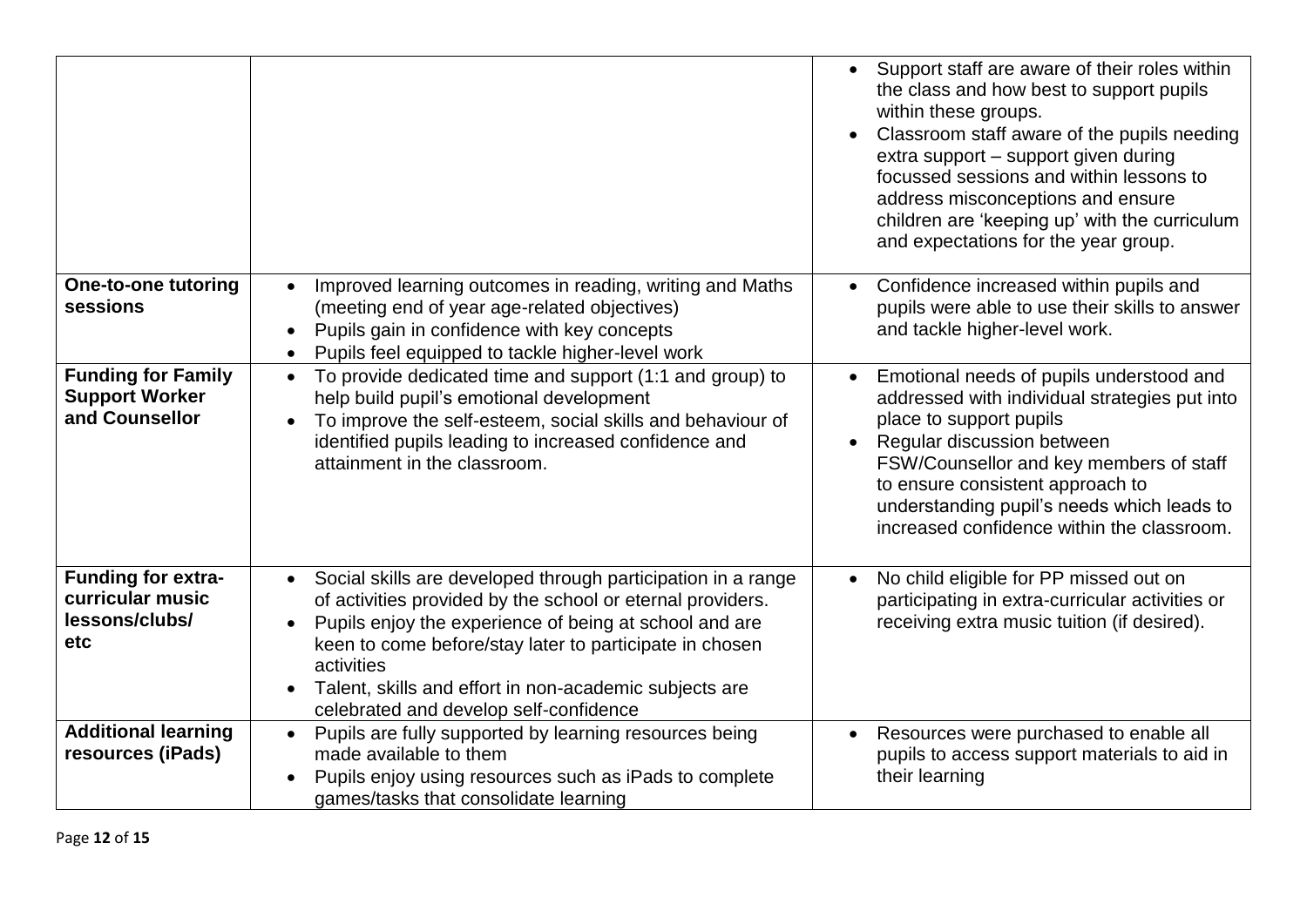|                                                               | • A range of learning styles are catered for                                                                                                                                                                                                                                                                                                                             |                                                                                         |
|---------------------------------------------------------------|--------------------------------------------------------------------------------------------------------------------------------------------------------------------------------------------------------------------------------------------------------------------------------------------------------------------------------------------------------------------------|-----------------------------------------------------------------------------------------|
| <b>Funding for school</b><br>trips and<br><b>Residentials</b> | Pupils are able to participate fully in school trips and<br>$\bullet$<br>residential trips<br>Learning is supported by trips that are carefully planned to<br>enhance the school's curriculum<br>Social skills, independence, perseverance and team-work<br>$\bullet$<br>are developed through participation in group activities and<br>over-night stays on residentials | No child eligible for PP missed out on<br>participating in school trips or Residentials |

**5. Deploying staff effectively**: staff devolve responsibility to frontline staff, use their best teachers to work with pupils who need the most support and train teaching assistants to support pupils' learning

| <b>Action</b>                                                            | <b>Intended outcomes</b>                                                                                            | Impact                                                                                                                                                                                                      |
|--------------------------------------------------------------------------|---------------------------------------------------------------------------------------------------------------------|-------------------------------------------------------------------------------------------------------------------------------------------------------------------------------------------------------------|
| Train TAs in use of<br>Maths Mastery and<br>Active English<br>techniques | TAs supporting groups/individuals to move learning<br>forwards<br>Improved outcomes for difference groups of pupils | • TAs knowledge of how to use concrete<br>resources within Maths Mastery to support<br>pupils has increased – thus having a<br>positive impact on pupils' confidence and<br>skills within Maths and English |

**6. Data driven and responding to evidence**: Teachers use data to identify pupils' learning needs, review progress every few weeks and address underperformance quickly. They have manageable Assessment for Learning systems, which provide clear feedback for pupils. Schools use evidence to make decisions about their support strategies.

| <b>Action</b>                                                                    | Intended outcomes                                                                                                                                                                                                                                                                                               | Impact                                                                                                                                                                                                                                                                                                     |
|----------------------------------------------------------------------------------|-----------------------------------------------------------------------------------------------------------------------------------------------------------------------------------------------------------------------------------------------------------------------------------------------------------------|------------------------------------------------------------------------------------------------------------------------------------------------------------------------------------------------------------------------------------------------------------------------------------------------------------|
| Setting aspirational<br>targets for specific<br>groups of pupils<br>based on ARE | Teachers ensure tasks set allow for pupil to achieve ARE<br>Teachers are aware of specific groups of pupils in their<br>classes and their starting points (especially disadvantaged)<br>and plan tasks to allow these pupils to achieve<br>A greater proportion of pupils achieve ARE by the end of<br>the year | Data obtained from Target tracker shows<br>that in most subjects across all year groups,<br>the gap is narrowing between progress of<br>disadvantaged pupils and non-disadvantage<br>pupils. In some years and subject,<br>disadvantaged pupils are attaining better<br>than non-disadvantaged (see above) |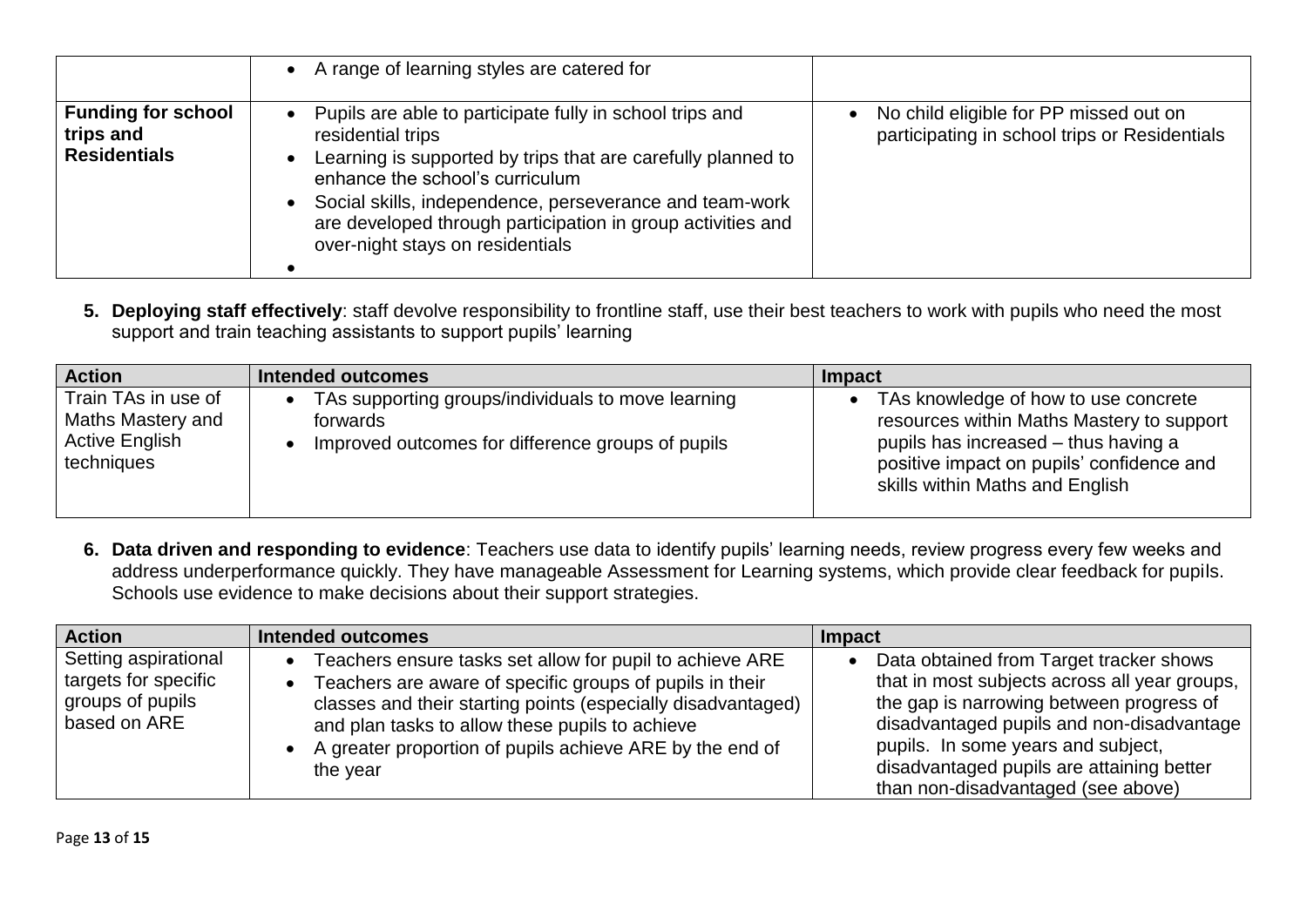|                                                              |                                                                                                                                                                                                                                                                                                                                                  | Teachers feel confident when discussing<br>the progress of these pupils and the<br>provisions in place to help these pupils<br>achieve.                                                                                                                                                                                                                                                                                                                                                              |
|--------------------------------------------------------------|--------------------------------------------------------------------------------------------------------------------------------------------------------------------------------------------------------------------------------------------------------------------------------------------------------------------------------------------------|------------------------------------------------------------------------------------------------------------------------------------------------------------------------------------------------------------------------------------------------------------------------------------------------------------------------------------------------------------------------------------------------------------------------------------------------------------------------------------------------------|
| Assessment cycles<br>(loaded onto target)<br>tracker termly) | Crease a manageable system for teachers to identify<br>learning needs of individuals and groups of pupils within<br>their classes.<br>Plan appropriate learning activities and effective support to<br>be able to cater for the individual needs of pupils<br>Strong analysis of data and groups<br>Teachers using data to identify pupils needs | Frequent assessment has allowed teachers<br>to use data accurately to identify pupils'<br>learning needs, review progress and<br>address underperformance quickly<br>Teachers aware of attainment of pupils<br>within their classes to include their<br>attainment at the end of key stages<br>This allows teachers to target specific<br>groups of pupils within their classes to<br>ensure they make the expected progress -<br>targets and individual support is put in place<br>to achieve this. |

**7. Clear, responsive leadership**: Senior leaders set ever higher aspirations and lead by example. They hold all staff accountable for raising attainment, rather than accepting low aspirations and variable performance. They share their thinking and invest in staff training.

| <b>Action</b>                                                                    | <b>Intended outcomes</b>                                                                                                                                                                                                                                                                                                     | Impact                                                                                                                                                                                                                                                                                                                                                                                                                                                |
|----------------------------------------------------------------------------------|------------------------------------------------------------------------------------------------------------------------------------------------------------------------------------------------------------------------------------------------------------------------------------------------------------------------------|-------------------------------------------------------------------------------------------------------------------------------------------------------------------------------------------------------------------------------------------------------------------------------------------------------------------------------------------------------------------------------------------------------------------------------------------------------|
| Setting aspirational<br>targets for specific<br>groups of pupils<br>based on ARE | Teachers ensure tasks set allow for pupil to achieve ARE<br>Teachers are aware of specific groups of pupils in their<br>$\bullet$<br>classes and their starting points (especially disadvantaged)<br>and plan tasks to allow these pupils to achieve<br>A greater proportion of pupils achieve ARE by the end of<br>the year | Data obtained from Target tracker shows<br>that in most subjects across all year groups,<br>the gap is narrowing between progress of<br>disadvantaged pupils and non-disadvantage<br>pupils. In some years and subject,<br>disadvantaged pupils are attaining better<br>than non-disadvantaged (see above)<br>Teachers feel confident when discussing<br>the progress of these pupils and the<br>provisions in place to help these pupils<br>achieve. |